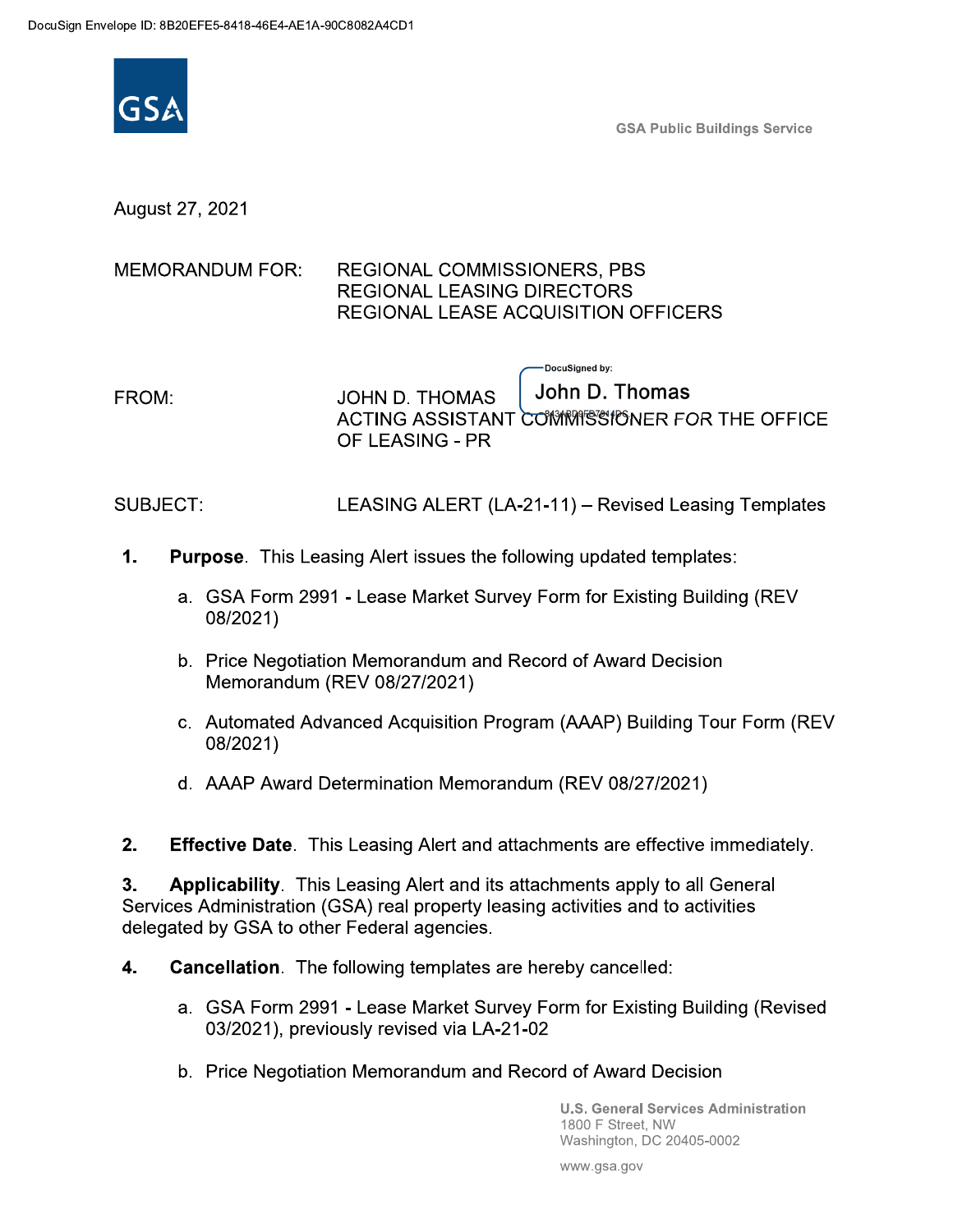Memorandum, originally issued via LA-FY17-02

- c. Automated Advanced Acquisition Program (AAAP) Building Tour Form
- d. AAAP Award Determination Memorandum, originally issued via LAC 2017-07, Leasing Desk Guide Chapter 22, Automated Advanced Acquisition Program

## 5. **Instructions and Procedures.**

**None** 

Attachment 1: GSA Form 2991 - Lease Market Survey Form for Existing Building (Revised 08/2021)

Attachment 2: Price Negotiation Memorandum and Record of Award Decision Memorandum (Revised 08/27/2021)

Attachment 3: Automated Advanced Acquisition Program (AAAP) Building Tour (Revised 08/2021)

Attachment 4: AAAP Award Determination Memorandum (Revised 08/27/2021)